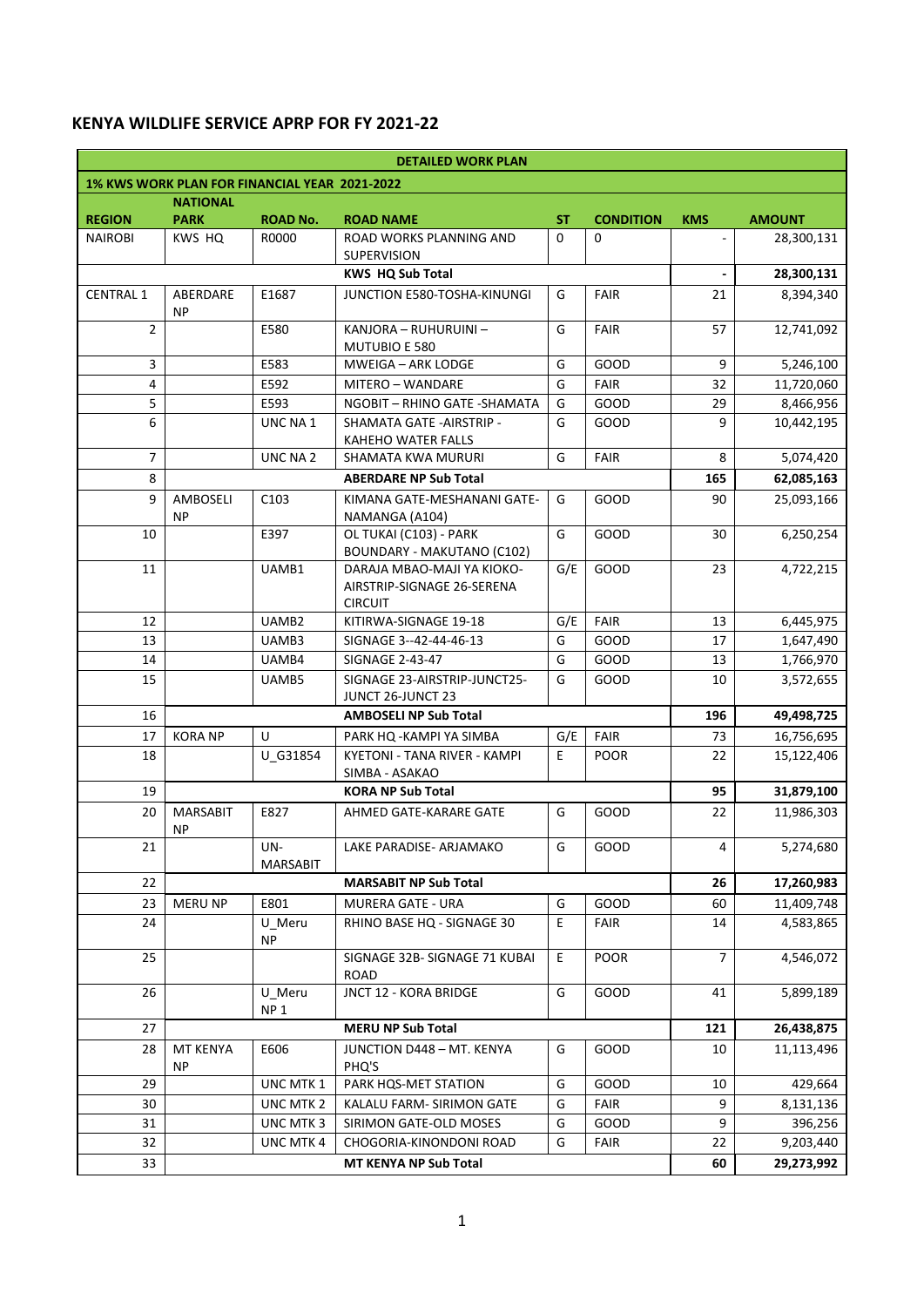| 34             | <b>NAIROBINP</b>               | UNNP8A                           | JUNC 24C-JUNC 24B(NAIROBI<br>TENTED CAMP)                 | <b>MX</b> | <b>FAIR</b> | 4              | 2,382,988   |
|----------------|--------------------------------|----------------------------------|-----------------------------------------------------------|-----------|-------------|----------------|-------------|
| 35             |                                | UNNP9                            | IMPALA JUNC 25A-25D                                       | G         | FAIR        | 4              | 2,731,452   |
| 36             |                                | UR1A NNP                         | JUNC 1A-4A(THROUGH HYENA<br>DAM)-5-18B                    | G         | <b>POOR</b> | $\overline{7}$ | 2,101,920   |
| 37             |                                | UR23ANP                          | JUNCT 23A-LANGATA GATE                                    | G         | GOOD        | 4              | 1,238,880   |
| 38             |                                | UR27NP                           | JUNCT 27A-JUNC 28A(THRO KING<br>FISHER)                   | <b>MX</b> | GOOD        | 6              | 3,901,428   |
| 39             |                                | UR2NP                            | MAIN GATE-JUNCT 2                                         | P         | GOOD        | 3              | 1,677,360   |
| 40             |                                | UR3NNP                           | <b>MBAGATHI GATE-SHELDRICS</b>                            | P         | GOOD        | 1              | 361,920     |
| 41             |                                | UR4A-NNP                         | JUNCT4A-JUNCT BETWEEN 1A<br>AND HYENA DAM                 | G         | <b>FAIR</b> | $\overline{2}$ | 939,252     |
| 42             |                                | UR4NNP                           | JUNCT 4A-EAST GATE                                        | G         | <b>FAIR</b> | 9              | 2,630,880   |
| 43             |                                | UR7NP                            | JUNCT 7 - HIPPO POOLS                                     | G         | <b>FAIR</b> | 12             | 3,285,120   |
| 44             |                                | UR8NNP                           | CLUB HOUSE-IVORY BURNING<br><b>SITE</b>                   | G         | <b>FAIR</b> | 1              | 431,520     |
| 45             |                                |                                  | <b>NAIROBI NP Sub Total</b>                               |           |             | 52             | 21,682,720  |
| 46             | OL-DONYO                       | <b>UN 1 -OL-</b><br><b>DONYO</b> | <b>OL- DONYO TOWN-MAIN GATE</b>                           | G         | GOOD        | $\overline{2}$ | 1,706,128   |
| 47             |                                | UN2-OL<br><b>DONYO</b>           | PHQ'S-SUMMIT                                              | G         | <b>FAIR</b> | 9              | 5,458,380   |
| 48             |                                |                                  | <b>OL-DONYO Sub Total</b>                                 |           |             | 11             | 7,164,508   |
| EASTERN 1      | CHYULU NP                      | E1819                            | KIBWEZI (A109) - CHYULU HILLS<br>(E704)                   | G         | <b>FAIR</b> | 30             | 8,519,040   |
| $\overline{2}$ |                                |                                  | <b>CHYULU NP Sub Total</b>                                |           |             | 30             | 8,519,040   |
| 3              | SHIMBA<br>HILLS NR             | D546                             | MAIN GATE - KIDONGO GATE -<br><b>MANYATTA</b>             | G         | GOOD        | 24             | 15,529,187  |
| 4              |                                | E962                             | KWALE (D546) - KIVUMONI (C106)                            | G         | GOOD        | 8              | 7,754,496   |
| 5              |                                | E963                             | MWELE (D546) - GIRIAMA POINT                              | G         | GOOD        | $\overline{7}$ | 7,337,770   |
| 6              |                                |                                  | SHIMBA HILLS NR Sub Total                                 |           |             | 39             | 30,621,453  |
| $\overline{7}$ | <b>TSAVO EAST</b><br><b>NP</b> | C103                             | MANYANI GATE (A109) - SALA<br><b>GATE</b>                 | G         | GOOD        | 111            | 12,616,376  |
| 8              |                                | E682                             | VOI TOWN - SALA GATE (C103)                               | G         | GOOD        | 95             | 34,305,620  |
| 9              |                                | E683                             | BACHUMA (A109) - ARUBA (E682)<br>- SOBO (C103)            | G         | GOOD        | 84             | 32,504,404  |
| 10             |                                | E684                             | PARK HQS (E682) - LUGARDS<br>(C103) - MIFUPA NDOVU (E903) | G         | GOOD        | 95             | 12,088,679  |
| 11             |                                | E903                             | LALI - NDIANDASA - ITHUMBA -<br><b>KANSIKU</b>            | G         | FAIR        | 198            | 17,157,973  |
| 12             |                                | E906                             | ITHUMBA - KASALA - NGWATE<br>(D508)                       | G         | <b>FAIR</b> | 36             | 9,156,569   |
| 13             |                                | E907                             | MOPEA (E684) - ITHUMBA (E906)                             | G         | GOOD        | 102            | 13,995,001  |
| 14             |                                | E914                             | THABAGUNJI-MTITO ANDEI                                    | G         | <b>FAIR</b> | 100            | 15,933,159  |
| 15             |                                | E981                             | NDIA NDASA (E907) - KONE - ASA                            | G         | <b>FAIR</b> | 40             | 6,287,335   |
| 16             |                                | UTE1                             | MANYANI-RHINO CCTS                                        | G         | GOOD        | 90             | 12,486,770  |
| 17             | <b>TSAVO EAST NP Sub Total</b> |                                  |                                                           |           |             | 951            | 166,531,885 |
| 18             | <b>TSAVO</b><br><b>WEST NP</b> | C103                             | CHYULU GATE - PARK BND -<br>LOITOKITOK JUNC. (C102)       | G         | FAIR        | 50             | 6,824,280   |
| 19             |                                |                                  | TSAVO GATE (A109) - CHYULU<br>GATE                        | G         | GOOD        | 84             | 18,199,240  |
| 20             |                                | E692                             | ZIWANI (E693) - MBUYUNI (A23)                             | G         | GOOD        | 30             | 4,257,200   |
| 21             |                                | E693                             | MTITO ANDEI (A109) - SALAITA<br>(A23)                     | G         | <b>FAIR</b> | 111            | 16,710,264  |
| 22             |                                | E704                             | JUNCT. C103 - CHYULU HILLS                                | G         | <b>FAIR</b> | 93             | 10,792,640  |
| 23             |                                | UTW1                             | KITANI-MAKTAU-LAKE JIPE ROAD                              | G         | GOOD        | 109            | 6,672,320   |
| 24             | TSAVO WEST NP Sub Total        |                                  |                                                           |           |             | 477            | 63,455,944  |
| WESTERN 1      | MT ELGON<br><b>NP</b>          | E337                             | JUNCTION C45-MAIN GATE -<br>KIMOTHON                      | G         | GOOD        | 27             | 20,451,612  |